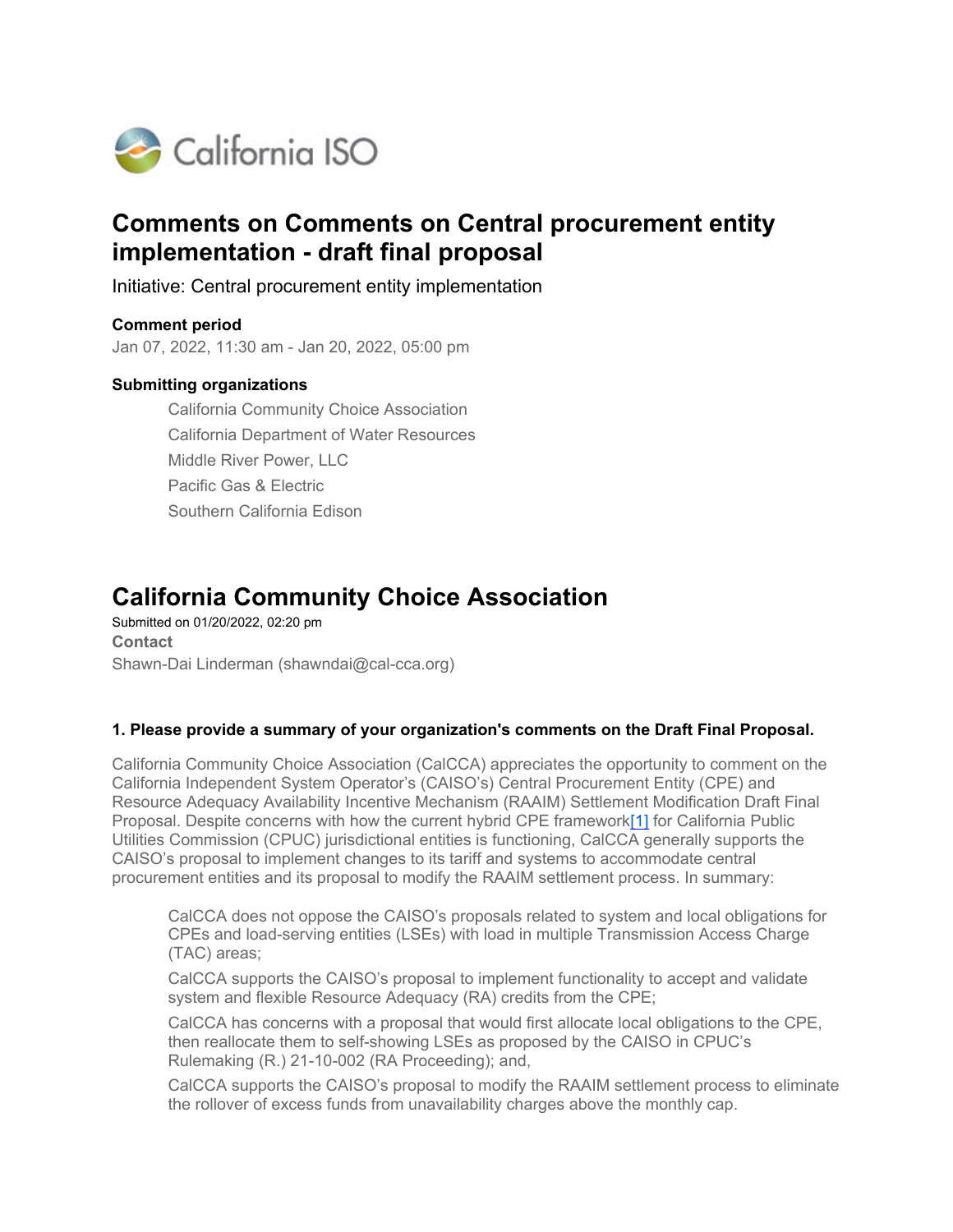#### [1] See CPUC Decision (D).20-06-002.

# **2. Please provide comments on the system and local obligation for CPE and LSEs with load in multiple TAC Areas.**

Notwithstanding CalCCA's concerns with CAISO's proposal in the CPUC's RA Proceeding to reallocate local obligations to LSEs who self-show[1], CalCCA does not oppose the CAISO's proposal to exempt a CPE or LSE with no load share in a TAC area from the cap on local obligations at their demand plus Planning Reserve Margin (PRM). CalCCA also does not oppose CAISO's proposal to cap local obligations for LSEs with load in multiple TAC areas at their demand plus PRM requirements in each TAC rather than its system obligation.

[1] *California Community Choice Association's Comments on Assigned Commissioner's Scoping Memo and Ruling*, Jan. 4, 2022: [https://docs.cpuc.ca.gov/PublishedDocs/Efile/G000/M436/K682/436682836.PDF.](https://docs.cpuc.ca.gov/PublishedDocs/Efile/G000/M436/K682/436682836.PDF)  *California Community Choice Association's Reply Comments on Assigned Commissioner's Scoping Memo and Ruling*, Jan. 13, 2022: [https://docs.cpuc.ca.gov/PublishedDocs/Efile/G000/M440/K100/440100021.PDF.](https://docs.cpuc.ca.gov/PublishedDocs/Efile/G000/M440/K100/440100021.PDF)

#### **3. Please provide comments on the allocation of system and flexible attributes of Local RA Resources.**

CalCCA supports the CAISO's proposal to implement functionality to accept and validate system and flexible RA credits from the CPE.

# **4. Please provide comments on the clarification of CPM Process and Cost Allocations.**

The CAISO's proposal for the Capacity Procurement Mechanism (CPM) process and cost allocations discusses how CPM cost allocation would work under the CPUC's hybrid procurement framework. The CAISO states, "As a general principle, the CPM cost allocation for an individual local RA deficiency will follow the entity assigned the local obligation by the LRA."[1] Under D.20-06-002, the CPE is the entity assigned the local obligation. Therefore, the CPE will be allocated the costs associated with local backstop procurement performed by the CAISO. The backstop costs incurred by the CPE would then be allocated to LSEs through the cost allocation mechanism (CAM). Within the CPUC process, if a self-shown resource received a local capacity requirement (LCR) reduction compensation mechanism (RCM) payment and then did not show the resource to the CAISO, then the LCR RCM payment should not be paid. This is a matter for the CPUC to address and not the CAISO.

Under this current structure, CalCCA does not oppose the CAISO's proposed CPM process and cost allocation proposal. The proposal would allocate CPM costs for an individual local RA deficiency to the entity assigned the local obligation (the CPE in the current CPUC regulations) and allocate CPM costs for collective deficiencies pro-rata to all LSEs. For collective deficiencies, the CAISO should instead determine the load share of LSEs procured for by the CPE and allocate collective CPM costs to the CPE rather than directly to LSEs. This way, both individual and collective local deficiencies are allocated to the CPE first and can then be allocated to LSEs through CAM.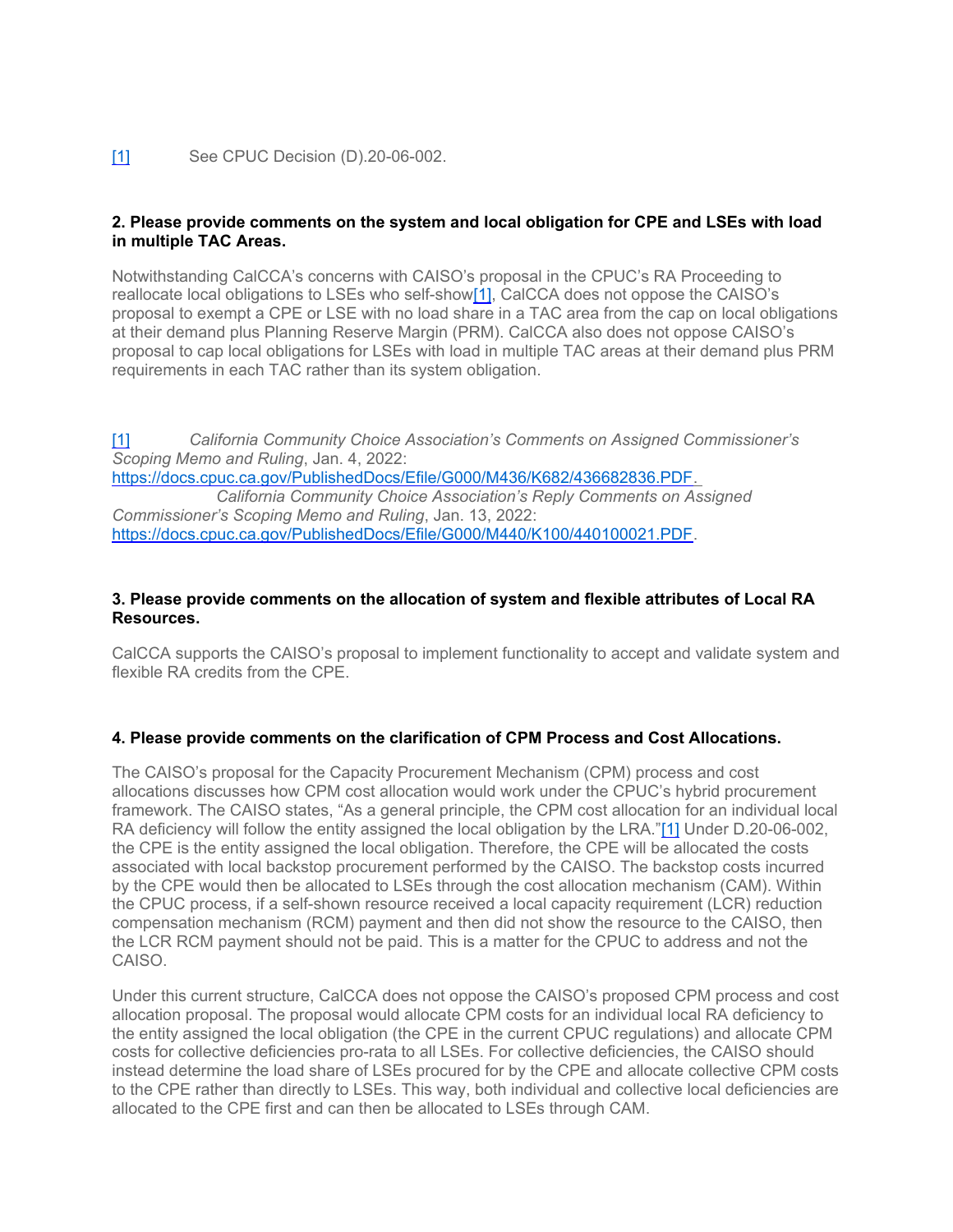The CAISO indicates that in discussions with CPE staff, there is concern around CPM cost allocation if LSEs self-show to the CPE but fail to show the same resources to the CAISO.[2] The CAISO suggests that if stakeholders would like to change the current process to address this concern, proposals should be submitted in the CPUC's RA Proceeding to modify how local allocations are made by the CPUC. The CAISO submitted a proposal to the CPUC to first allocate local obligations to the CPE, then reallocate obligations corresponding to self-shown resources to individual LSEs.[3] Under the hybrid framework, CalCCA has concerns about this proposal because reallocation would transfer the substitution obligation for shown resources from the CPE to individual LSEs. Additionally, the risk of backstop costs associated with reallocation is only offset by the LCR RCM which is very low, often \$0. Given the CAISO soft offer cap for CPM at \$6.31/kW-month, the offsetting revenues and cost reductions are likely to be insufficient for an LSE to self-provide a resource. CalCCA further describes the inadequate incentives and the disincentivizes that exist under the current framework and would be exacerbated if local obligations were shifted to self-showing LSEs under a hybrid model in its reply comments to R.21-10-002.[4] CalCCA does not support proposals that would further disincentivize self-showing to the CPE.

When the costs and risks of self-showing outweigh the benefit an LSE receives by self-showing, the result will be fewer resources shown to the CPE. Additionally, when many local areas are extremely tight, such that most or all local resources are needed to meet the local RA requirement, it may be impossible for the CAISO to backstop to fill deficiencies. This is because all local resources not shown by the CPE are likely already under contract and being used by other LSEs to meet their system obligations or provide substitution.

[1] CAISO Draft Final Proposal at 14. [2] CAISO Draft Final Proposal at 14. [3] *Phase 1 Proposals of the California Independent System Operator*, Dec. 23, 2021: [https://docs.cpuc.ca.gov/PublishedDocs/Efile/G000/M434/K617/434617749.PDF.](https://docs.cpuc.ca.gov/PublishedDocs/Efile/G000/M434/K617/434617749.PDF) [4] *California Community Choice Association's Reply Comments on Assigned Commissioner's Scoping Memo and Ruling*, Jan. 13, 2022: [https://docs.cpuc.ca.gov/PublishedDocs/Efile/G000/M440/K100/440100021.PDF.](https://docs.cpuc.ca.gov/PublishedDocs/Efile/G000/M440/K100/440100021.PDF)

# **5. Please provide comments on the RAAIM settlement process enhancements.**

CalCCA supports the CAISO's proposal to modify the RAAIM settlement process to eliminate the rollover of excess funds from unavailability charges above the monthly cap.

# **6. Please provide comments on the EIM Governing Body classification.**

CalCCA supports the EIM Governing Body Classification of this initiative.

# **7. Please provide any additional input not included above related to the Draft Final Proposal.**

CalCCA has no additional comments at this time.

# **8. Attachments**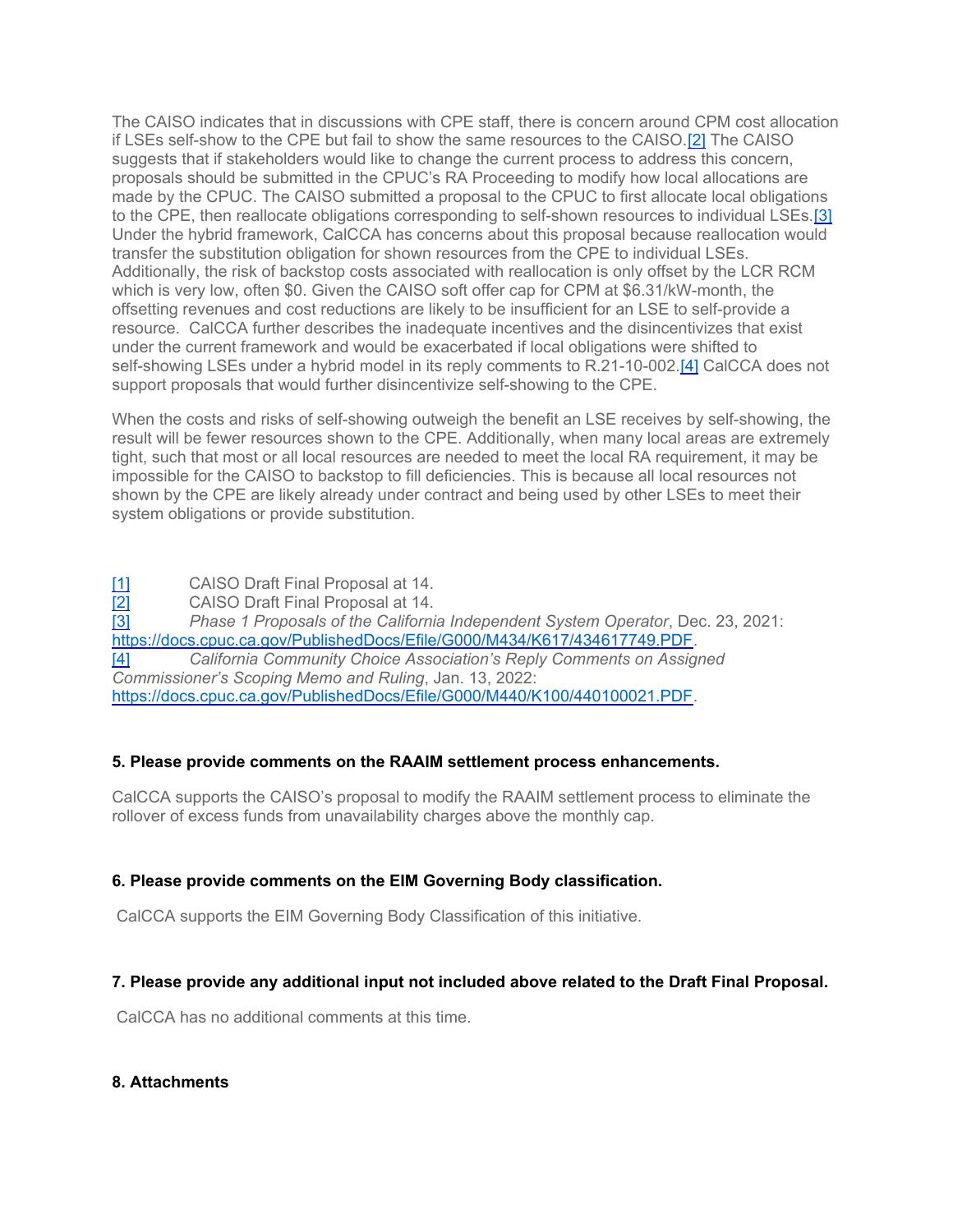# **California Department of Water Resources**

Submitted on 01/20/2022, 01:28 pm **Contact** Mohan Niroula (mohan.niroula@water.ca.gov)

# **1. Please provide a summary of your organization's comments on the Draft Final Proposal.**

CDWR reiterates its comments provided on the straw proposal, in general. CAISO clarified that the local RA capping applies to monthly showing only. CDWR encourages CAISO to explore extending the capping to apply to annual showing also.

# **2. Please provide comments on the system and local obligation for CPE and LSEs with load in multiple TAC Areas.**

CDWR reiterates its comments on the straw proposal. In addition, the CAISO clarified that the local RA capping applies only to the monthly showing.

CDWR believes that the proposed application of local RA capping for monthly RA showing should also apply to annual RA showing. LSEs with load in multiple TAC areas and having load variations uncertainty driven primarily by hydrology may experience drastic change in load, from year to year. For example, the load forecast used in LCR allocation for next year is generated some time in April of this year. For LSEs with load dependent primarily on hydrology, load forecast generated after April (for example, in August) for next year and used for the next year's annual RA plans could be drastically different. If the forecast generated in August is much lower and is used in annual RA showing, the local RA need could be much higher than the LSE's system RA need for a particular month. For an annual plan, since there is no local RA capping (as opposed to the proposed local RA capping for monthly plans), LSEs with load in multiple TAC areas could be showing much higher local RA obligations compared to its system need for that month. This requires the LSE to be subject to CPM cost for shortfall if not self-procured and an unnecessary cost of local RA procurement if procured by the LSE. Moreover, without capping of local RA in annual showing, if ISO does backstop procurement to address the shortfall in an annual showing of an LSE's local RA for a month and if in the monthly showing for the same month, the LSE's local RA is reduced due to capping at the system RA level in the respective TAC area, the ISO procured local RA capacity (above the needed monthly local obligation) in the annual process would be rendered unnecessary because the monthly local RA obligation is reduced compared to the annual showing. In that scenario, the ISO procured capacity will be a stranded cost as the LSE cannot sell it and recoup the cost. Likewise, if an LSE self-procured the capacity in the annual showing and the local RA obligation is reduced in monthly showing compared to the annual showing, the extra capacity shown in the annual beyond the needed monthly showing local obligation would have to be resold which will add extra burden and uncertainty of recouping the cost by selling in a monthly process. The issue faced by such an LSE with load in multiple TAC areas (which is identified and addressed for the monthly showing in the proposal) can also exist in the annual showing. These concerns can be addressed by applying capping of local RA obligation to the annual showing as well. Therefore, CDWR believes the local RA capping should also apply to annual plan (similar as proposed for monthly showings).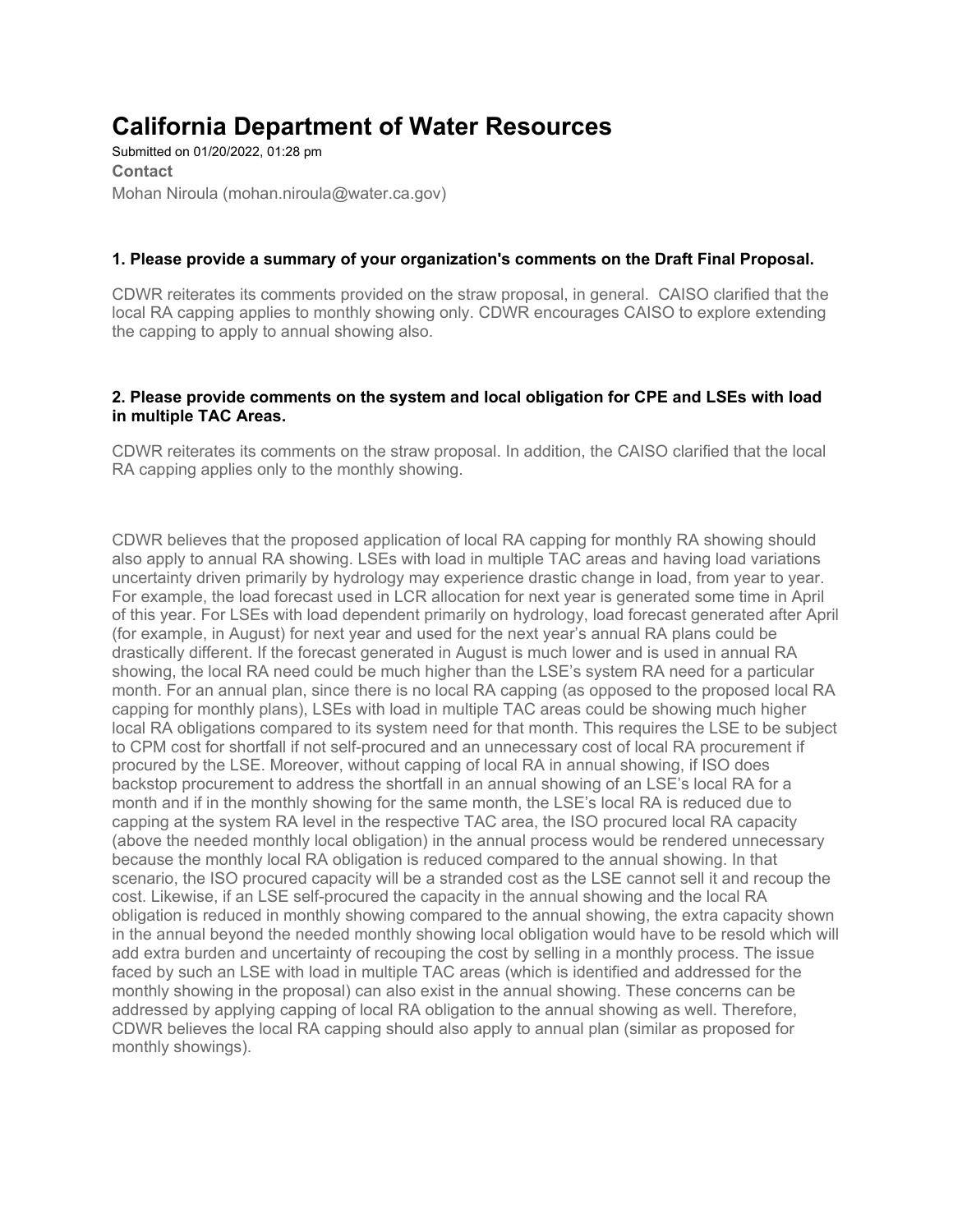Even though annual system RA plan showing is required for 5 summer months with 90% of total system requirement, local RA capping in annual plan could be done at the 100% system RA requirement level based on the LSE's monthly demand forecast used for the annual plan. If the demand forecast for each month is not available in the annual plan (which requires only 5 summer months), the annual demand forecast for all 12 months could be available from CEC (for example, in annual LCR allocations). CDWR also believes that adjustments to the local RA obligations in annual showing relatively may not be as critical for reliability as it is for a monthly showing. The monthly RA showing determines the true obligation and resources that would be subject to the must offer obligation.

# **3. Please provide comments on the allocation of system and flexible attributes of Local RA Resources.**

No comment.

# **4. Please provide comments on the clarification of CPM Process and Cost Allocations.**

No comment.

# **5. Please provide comments on the RAAIM settlement process enhancements.**

CDWR reiterates its comments provided in the straw proposal.

# **6. Please provide comments on the EIM Governing Body classification.**

No comment.

# **7. Please provide any additional input not included above related to the Draft Final Proposal.**

No comment.

# **8. Attachments**

# **Attachments**

[StakeholderCommentTemplate- CPE draft final proposal -CDWR-final-for submittal](https://stakeholdercenter.caiso.com/Common/DownloadFile/ad0040d3-a023-4af9-8561-687f55bedb6d)  [01202022.docx](https://stakeholdercenter.caiso.com/Common/DownloadFile/ad0040d3-a023-4af9-8561-687f55bedb6d)

# **Middle River Power, LLC**

Submitted on 01/20/2022, 04:45 pm **Contact** Brian Theaker (btheaker@mrpgenco.com)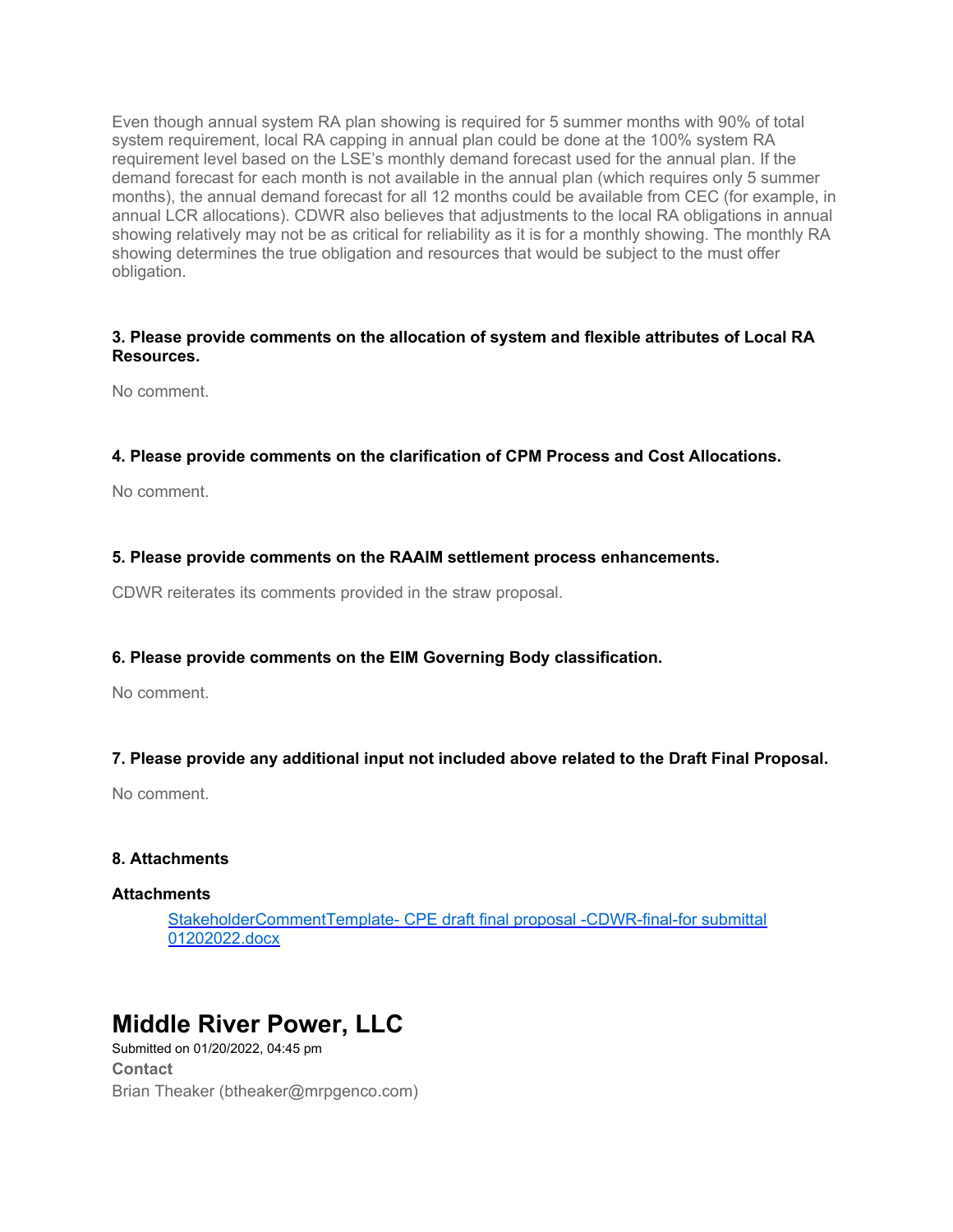# **1. Please provide a summary of your organization's comments on the Draft Final Proposal.**

Middle River Power (MRP) does not support the CAISO's proposed modifications to the Resource Adequacy Availability Incentive Mechanism (RAAIM) settlement because the CAISO has not fully explained how its proposal resolves the identified problem. Instead, to address the narrow settlement issue the CAISO has identified, MRP recommends the CAISO consider prioritizing paying refunds before incentives while keeping the remaining aspects of the current RAAIM settlement intact.

# **2. Please provide comments on the system and local obligation for CPE and LSEs with load in multiple TAC Areas.**

MRP understood and supported the CAISO's proposal to allow the CPE to be a scheduling coordinator and a market participant because of the possibility that the CPE might acquire physical scheduling and dispatch rights for resources. However, the CAISO's proposed modifications only allow the CPE to submit RA plans and do not allow the CPE to submit CAISO market bids for resources. As such, MRP perceives that the only reason the CAISO is designating the CPE as a scheduling coordinator is to allow the CAISO to allocate the CPE backstop procurement costs. In this sense, it may not be appropriate to consider the CPE as a market participant.

# **3. Please provide comments on the allocation of system and flexible attributes of Local RA Resources.**

MRP has no comment.

# **4. Please provide comments on the clarification of CPM Process and Cost Allocations.**

MRP understands that the CAISO will contonue to allocate the majority of the CPM costs to LSEs on a pro-rata basis, and only if the CPE is deficient Local RA would the CAISO allocate CPM costs directly to the CPE for its share of the deficiency rather than to LSEs on a pro-rata basis. MRP also understands that the CPE allocates its procurement costs to LSEs for whom it is procuring on a pro-rata basis. In this manner, LSEs would be allocated the same costs as if the CAISO were to directly allocate costs to the LSEs. Therefore, MRP questions the benefit of allocating CPM costs for CPE deficiencies directly to the CPE rather than the LSEs if the LSEs effectively receive the same amount of costs whether it be from the CPE or the CAISO. MRP agrees that if the CPE's cost allocation differs from the CAISO's cost allocation, then it may make sense to adjust assign costs directly to the CPE first. However, MRP does not believe that is the case at this time and therefore does not believe the CAISO's proposal is an improvement.

# **5. Please provide comments on the RAAIM settlement process enhancements.**

MRP continues to oppose the CAISO's proposal because the CAISO has not clearly articulated why its proposal is better than other alternatives to solve the problem. Based on the background section of the draft final proposal, MRP understands that the CAISO's problem results if there is a refund obligation that arises at a point when there are not sufficient unallocated RAAIM penalty funds with which to pay a generator. Based on the discussion in the previous workshop, the CAISO stated that it was unable to prioritize refunds to be paid out of surplus RAAIM penalty roll-overs because of the neutrality rules within the Tariff. MRP does not understand the reasoning behind this issue and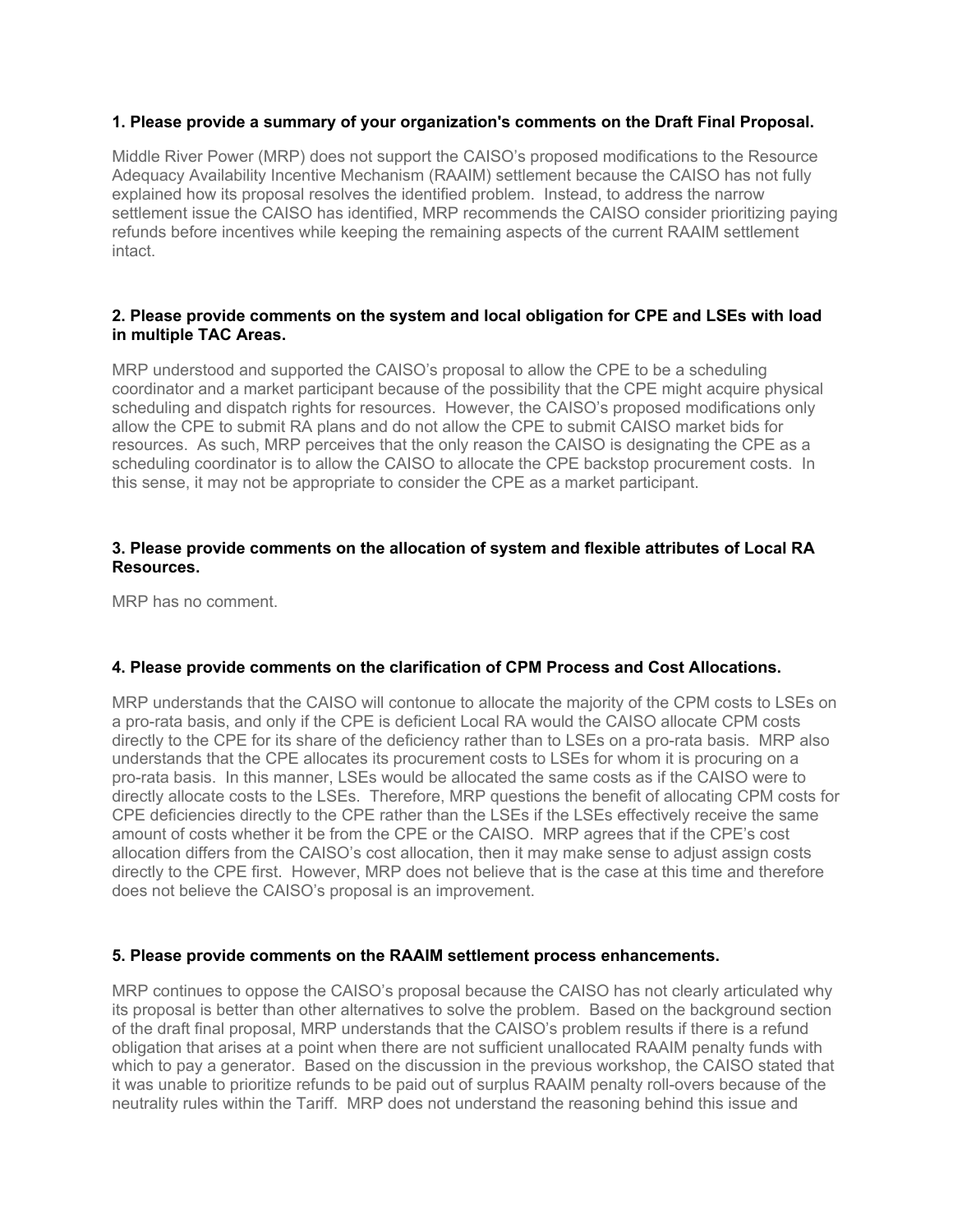believes that it requires additional discussion.

MRP believes the proposal modifies several aspects of the RAAIM program and has unintended consequences. It creates fewer incentives for resources to maintain reliability in the long run because the 3X incentive cap is effectively reduced in the supplier funded RAAIM program. In the issue paper, the CAISO stated that a scheduling coordinator could use the carry-forward mechanism to hedge against its RA obligations.[1] While this statement no longer exists in the draft final proposal, MRP submits that under the CAISO's proposal, scheduling coordinators of load serving entities that also own generation would gain an advantage to hedge against their resource RA obligations when the surplus would be allocated to them rather than to generators that are not owned by LSEs. Under the CAISO's proposal, the surplus allocated to LSEs, including those that own generation, would have been an extra \$927,836 in 2020 and \$3,745,637 in 2019.[2] Those funds would have been rolled over to encourage better availability performance for generators were it not for the CAISO's proposal.

MRP proposes to the CAISO that if another such refund occurs, the CAISO should use RAAIM penalty funds collected within the month, along with any roll-over RAAIM surpluses funded by generators first before paying out RAAIM incentive payments. This would retain the self-funding mechanism of RAAIM while ensuring CAISO has sufficient funds to pay out any refunds. The roll-over mechanism could be used to pay for any previous refunds. While this does not ensure that the generators that would refund incentive payments in one month are the same generators that received the incentive payments for the prior month, it helps provide that the CAISO has sufficient funds for the refund.

MRP would be happy to discuss this proposal with the CAISO.

[1] Issue Paper, page 15

[2] See CAISO Annual RAAIM Report http://www.caiso.com/Pages/documentsbygroup.aspx?GroupID=E6035720-CBC9-447A-A83D-44C9 ACB74481

# **6. Please provide comments on the EIM Governing Body classification.**

MRP has no comment.

# **7. Please provide any additional input not included above related to the Draft Final Proposal.**

MRP requests the CAISO provide data on how often the RAAIM refund issue has occurred and the magnitude of each occurrence. This information will help MRP and other stakeholders assess the CAISO's proposal.

**8. Attachments**

# **Pacific Gas & Electric**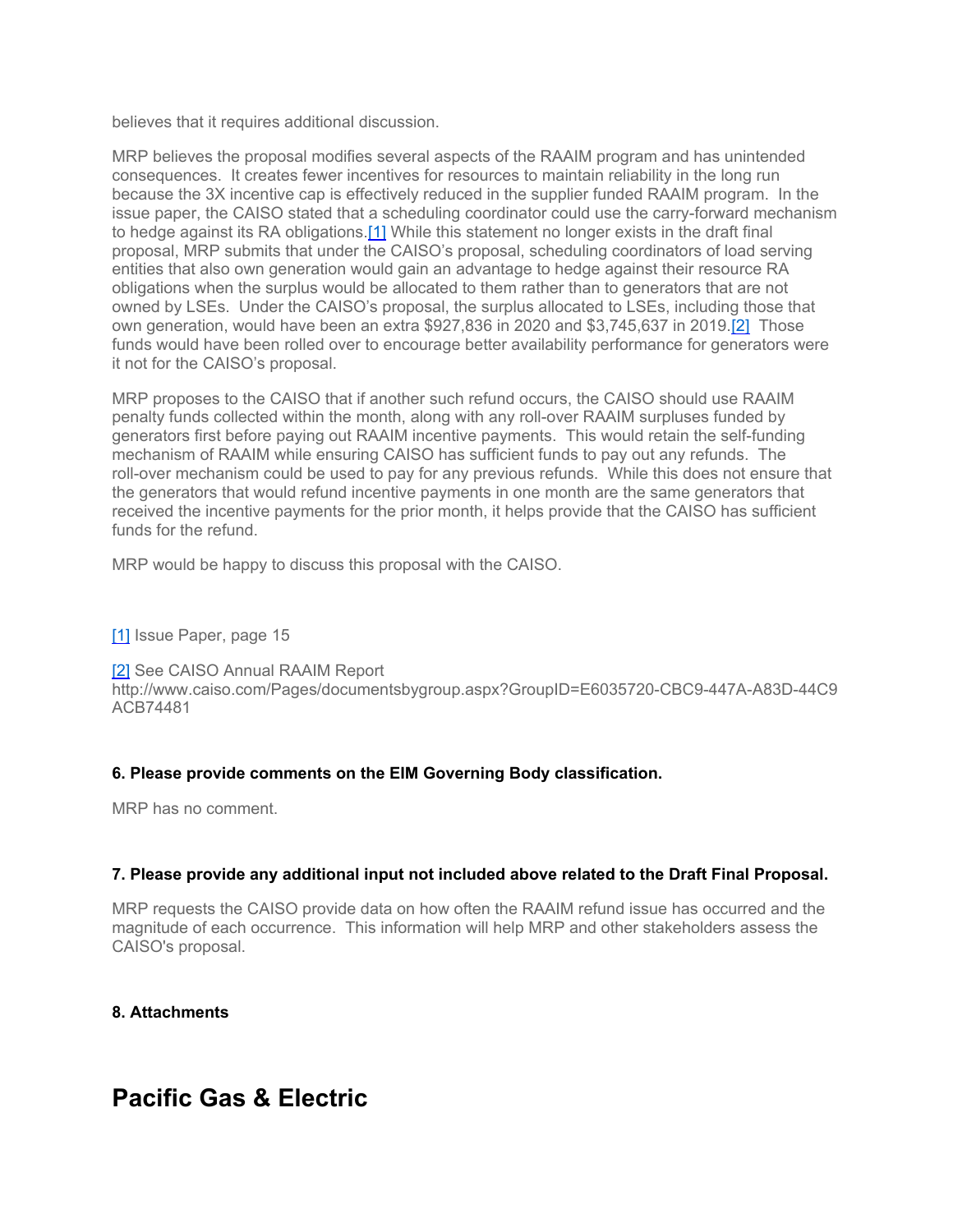Submitted on 01/20/2022, 04:54 pm **Contact** Matt Connolly (mhco@pge.com)

# **1. Please provide a summary of your organization's comments on the Draft Final Proposal.**

Pacific Gas & Electric Company (PG&E) appreciates the CAISO's continued efforts in this initiative to update the tariff language and seek stakeholder input on incorporating the Central Procurement Entity (CPE) construct. PG&E continues to support many of the CAISO's proposals outlined in the Draft Final Proposal and the Draft Tariff Language and offers the following comments for consideration.

# **2. Please provide comments on the system and local obligation for CPE and LSEs with load in multiple TAC Areas.**

PG&E appreciates CAISO's response to its previous comments and supports the modification "to exempt any entity without load share in a TAC area that their local obligation could not exceed their system obligation in each TAC area." (Draft Final Proposal, p.12).

# **3. Please provide comments on the allocation of system and flexible attributes of Local RA Resources.**

As noted in our comments[1] on the CAISO's draft tariff language, PG&E requests the CAISO's consideration of a default methodology to allocate the system and flexible attributes of CPE-procured Local RA Resources to individual load serving entities (LSE) if the assignment has not been determined by local regulatory authority (LRA). As discussed on the stakeholder call on January 13, 2022, a default methodology could be based on a load share ratio calculation that is limited to LSEs represented by the CPE (and does not include non-CPUC jurisdictional LSEs).

[1] Comments on Central Procurement Entity Implementation - Draft Tariff Language, Pacific Gas & Electric, January 6, 2022 at [https://stakeholdercenter.caiso.com/Comments/AllComments/a1bfaf30-69cc-4ae9-bae4-76005beac](https://stakeholdercenter.caiso.com/Comments/AllComments/a1bfaf30-69cc-4ae9-bae4-76005beacd29#org-a1d14efd-92ac-4f9c-820e-6b2b1503a72c) [d29#org-a1d14efd-92ac-4f9c-820e-6b2b1503a72c](https://stakeholdercenter.caiso.com/Comments/AllComments/a1bfaf30-69cc-4ae9-bae4-76005beacd29#org-a1d14efd-92ac-4f9c-820e-6b2b1503a72c)

# **4. Please provide comments on the clarification of CPM Process and Cost Allocations.**

PG&E appreciates the attention and consideration the CAISO has given to the CPM cost allocation modifications to recognize the role of the CPE in the CPM process; however, PG&E still has concerns with the CAISO's proposal and maintains its position as noted in previous comments in this initiative and within the CPUC's current Rulemaking (21-10-002).[1]

[1] *See* PG&E's Opening Comments on Phase 1 Proposals in CPUC Rulemaking 21-10-002, pp. 10-12. <https://docs.cpuc.ca.gov/PublishedDocs/Efile/G000/M436/K656/436656171.PDF>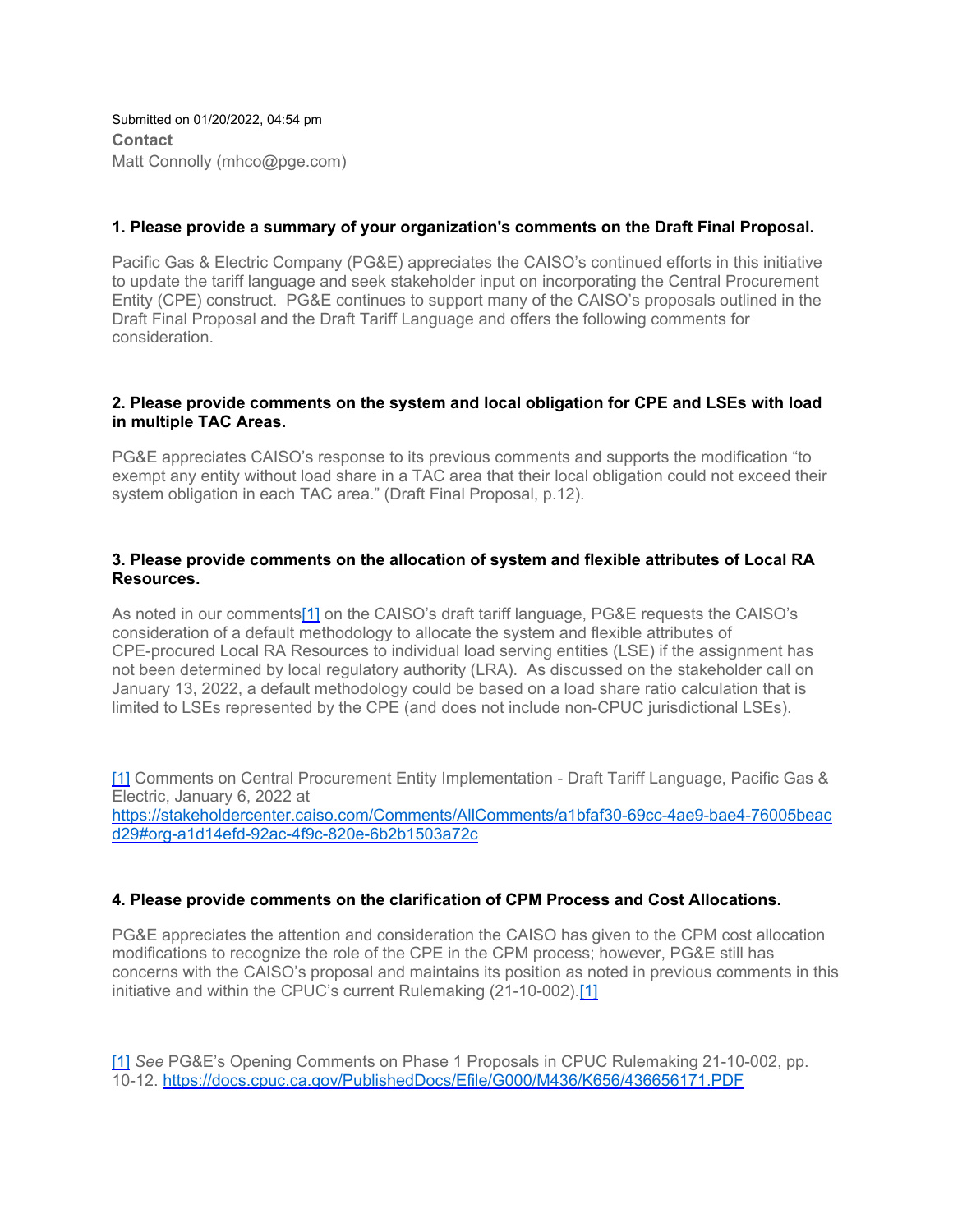*See also* PG&E's Reply Comments on Phase 1 Proposals in CPUC Rulemaking 21-10-002, pp. 3-8. <https://docs.cpuc.ca.gov/PublishedDocs/Efile/G000/M440/K092/440092142.PDF>

# **5. Please provide comments on the RAAIM settlement process enhancements.**

As noted in prior comments, PG&E supports the CAISO's proposed enhancements to the RAAIM settlement process.

#### **6. Please provide comments on the EIM Governing Body classification.**

PG&E agrees with the CAISO's classification that this initiative falls outside of the EIM Governing Body's advisory role.

#### **7. Please provide any additional input not included above related to the Draft Final Proposal.**

Based on the stakeholder call on January 13, 2022, PG&E understands that the CAISO plans to update its proposed tariff language in Section 4 in response to stakeholder concerns by removing the additional language proposed in Section 4.18 of the draft tariff language in its entirety that included the responsibilities of the Scheduling Coordinator of the CPE mirroring that of a convergence bidding entity. PG&E supports CAISO's proposal on the stakeholder call to remove Section 4.18 and the proposed pro forma agreement referenced within and instead allow the CPE to be represented by the Scheduling Coordinator of the LSE that its shares. PG&E further supports the need for a distinct Scheduling Coordinator ID to ensure separation of the CPE and LSE functions under a shared Scheduling Coordinator.

PG&E also supports Southern California Edison Company's comment made on the stakeholder call on January 13, 2022 to remove the proposed language in Section 4.18 that restricts the Scheduling Coordinator of the CPE from submitting bids into the CAISO's energy market. As mentioned on the call and in previous comments, the CPE is encouraged to procure dispatch rights under CPUC Decision 20-06-002 and should maintain the ability to submit bids under the CAISO Tariff when applicable.[1]

With respect to both of the updates to the proposed tariff language as discussed on the stakeholder call and reiterated here, PG&E believes that the proposed CPE definition in Appendix A will need to be modified accordingly as well.

[1] D.20-06-002, pp. 49-50.

# **8. Attachments**

PG&E has no attachments to provide.

# **Southern California Edison**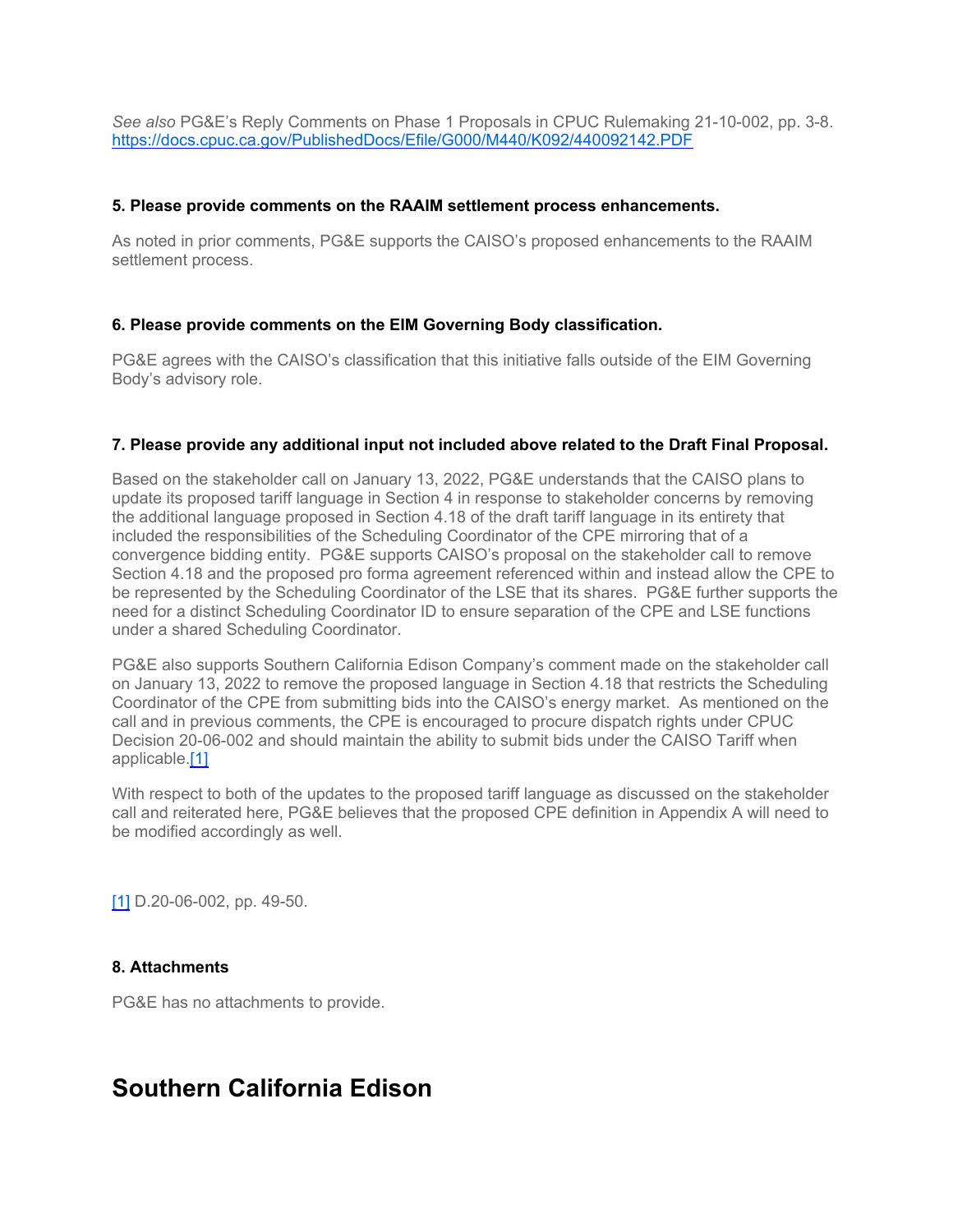Submitted on 01/20/2022, 03:05 pm **Contact** Kathy Wong (kathy.wong@sce.com)

# **1. Please provide a summary of your organization's comments on the Draft Final Proposal.**

Southern California Edison (SCE) supports the CAISO's *Central Procurement Entity Implementation and RAAIM Settlement Modification, Draft Final Proposal's* (Draft Final Proposal's) recommendation to exempt a Central Procurement Entity (CPE) from the existing tariff provision that a local resource adequacy (RA) obligation cannot exceed the system obligation in each transmission access charge (TAC) area. However, SCE reiterates that Load Serving Entities (LSEs) outside of their TAC who self-show should not be assigned any local RA obligation for that TAC area.

SCE also supports the CAISO's proposal to modify CIRA to match the allocation of system and flexible attributes with the exact quantity of local RA shown by the CPE. Finally, SCE agrees with the CAISO's draft tariff changes, as presented at the January 13 workshop, to update its tariff and systems, as it relates to the Capacity Procurement Mechanism (CPM) and cost allocations, and to provide flexibility to accommodate potential changes the California Public Utilities Commission (Commission or CPUC) may adopt through the CPUC RA Phase 1 proceeding, as it relates to self-showing resources.

# **2. Please provide comments on the system and local obligation for CPE and LSEs with load in multiple TAC Areas.**

In its Draft Final Proposal, the CAISO states that "[i]n instances where a CPE or LSE does not have load share in a specific TAC area, but is assigned a local obligation by a LRA[)], the CAISO proposes to exempt the entity from this provision of the tariff and develop software enhancements to support this exemption."[1] SCE supports that proposal so that LSEs who commit to self-show capacity will be required to meet their assigned obligation. SCE also supports CAISO's proposal that an LSE's local RA obligation cannot exceed its system obligation in each TAC area for the applicable month.

Regarding the applicability of this exemption to an LSE outside the CPE's TAC area, SCE reiterates its position, as discussed in its filings in the CPUC's RA Phase 1 proceeding, that an LSE outside of the CPE's TAC area should not be assigned any local RA obligation for that TAC area since it does not receive any of the CAM credits or other benefits that LSEs within the TAC area receive.[2] While the CAISO's proposal here is not conflicting with SCE's position, in SCE's view, the CAISO should not assign a local obligation to an LSE who self-shows local capacity to a CPE if that LSE is outside the CPE's TAC area. SCE strongly believes by doing so, it will increase incentives for self-showing.

Further, since the CAISO proposal is based on the existing Tariff Section 40.3.2 (a), which provides that an LSE will not be assigned a local obligation in excess of "its applicable Demand and Reserve Margin requirements for the applicable month", SCE seeks clarification regarding the purpose of this existing provision, the history of why this provision was introduced, the issue(s) it is trying to address, and its desired outcome. Having that information will help SCE and other stakeholders better understand the context of this provision and how it is intended to be applied.

[1] *See* SCE's Phase I Proposal p. 4.